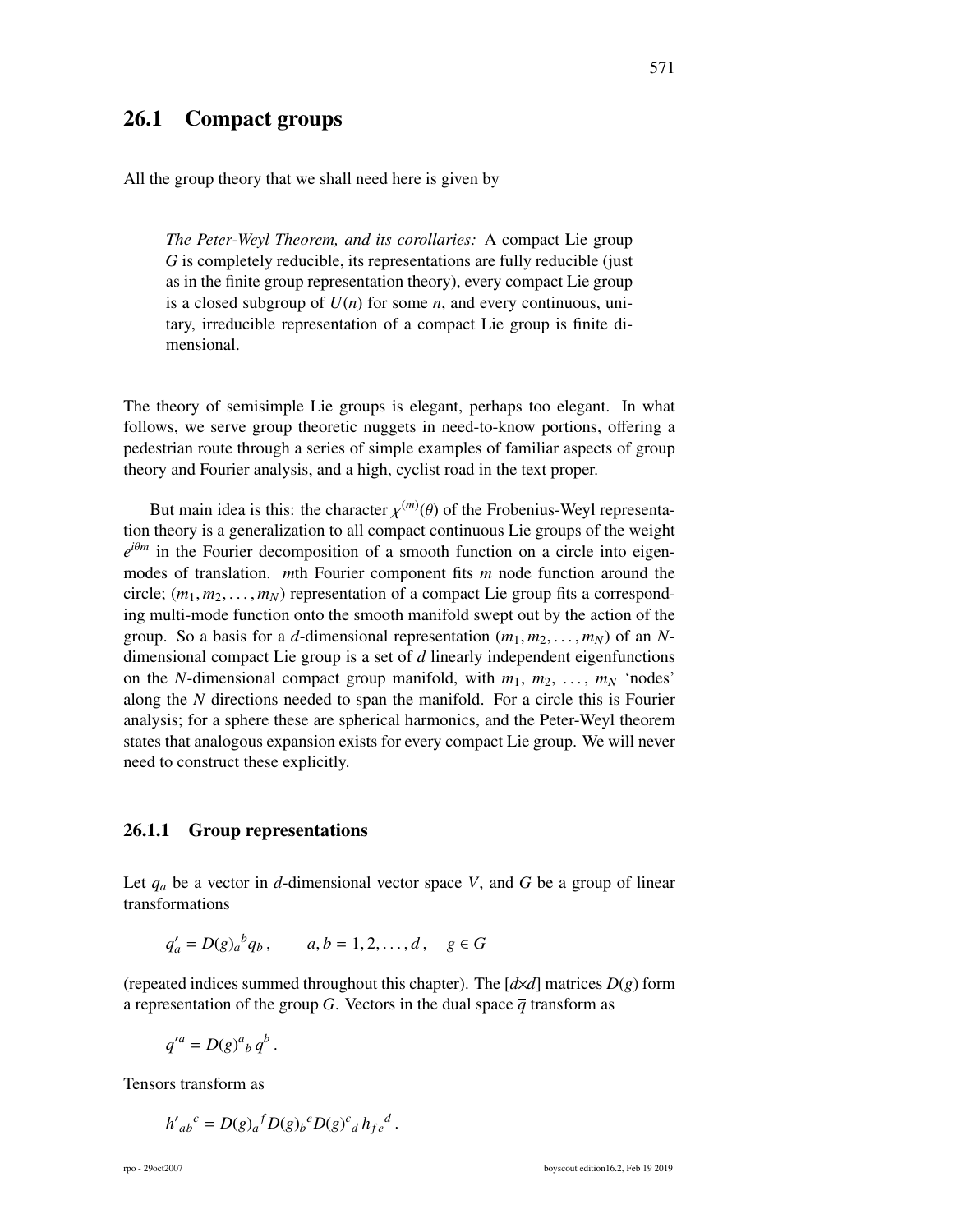A function *H* is an invariant function if (and only if) for any transformation  $g \in G$  and for any set of vectors  $\overline{q}, \overline{r}, s, \ldots$ 

$$
H(D(g)^{\dagger}\overline{q}, D(g)^{\dagger}\overline{r}, \dots D(g)s) = H(\overline{q}, \overline{r}, \dots, s).
$$
 (26.2)

Unitary transformations connected to the identity can be generated by sequences of infinitesimal transformations

$$
D(g)_a{}^b \simeq \delta_a^b + i\epsilon_i(T_i)_a^b \qquad \epsilon_i \in \mathbb{R}, \quad T_i \text{ hermitian},
$$

and  $|\epsilon_i| \ll 1$ . The *N* group generators  $T_a$ ,  $a = 1, \dots, N$  close the Lie algebra of  $G$ . (More generally one also needs to study invariance under discrete coordinate *G*. (More generally, one also needs to study invariance under discrete coordinate transformations (see chapter 25).

Consider a multilinear invariant function

$$
H(\overline{q}, \overline{r}, \dots, s) = h_{ab \dots}{}^{m} q^a r^b \dots s_c
$$

In terms of the generators  $T_i$ , *H* is invariant if all generators "annihilate" it,  $T_i \cdot h =$  $0:$ <sup>1</sup>

$$
(T_i)^{a'}_{a} h_{a'b\ldots}^{c\ldots} + (T_i)^{b'}_{b} h_{ab'\ldots}^{c\ldots} - (T_i)^{c}_{c'} h_{ab\ldots}^{c'\ldots} + \ldots = 0.
$$
 (26.3)

Vector space *V* is irreducible if the only invariant subspaces of *V* under the action of *G* are (0) and *V*. If every *V* on which *G* acts can be written as a direct sum of irreducible subspaces, then *G* is completely reducible.

example 26.1 p. 547

#### 26.1.2 Group integrals

Consider a group integral of form

$$
\int dg D(g)_a{}^b D(g)^c{}_d\,,\tag{26.4}
$$

where  $D(g)_{a}^{b}$  is a unitary  $[d \times d]$  matrix representation of  $g \in G$ , *G* a compact Lie group,  $D(g)^c_d$  is the matrix representation of the action of *g* on the dual vector space,

$$
D(g)^c{}_d = (D(g)^{\dagger})_d{}^c,
$$

and the integration is over the entire range of  $g \in G$ , *G* a compact Lie group. For a finite group *G* with |*G*| group elements the normalized measure is a discrete sum,

$$
d\mu(x) = \frac{1}{|G|} \sum_{g} \delta(gx).
$$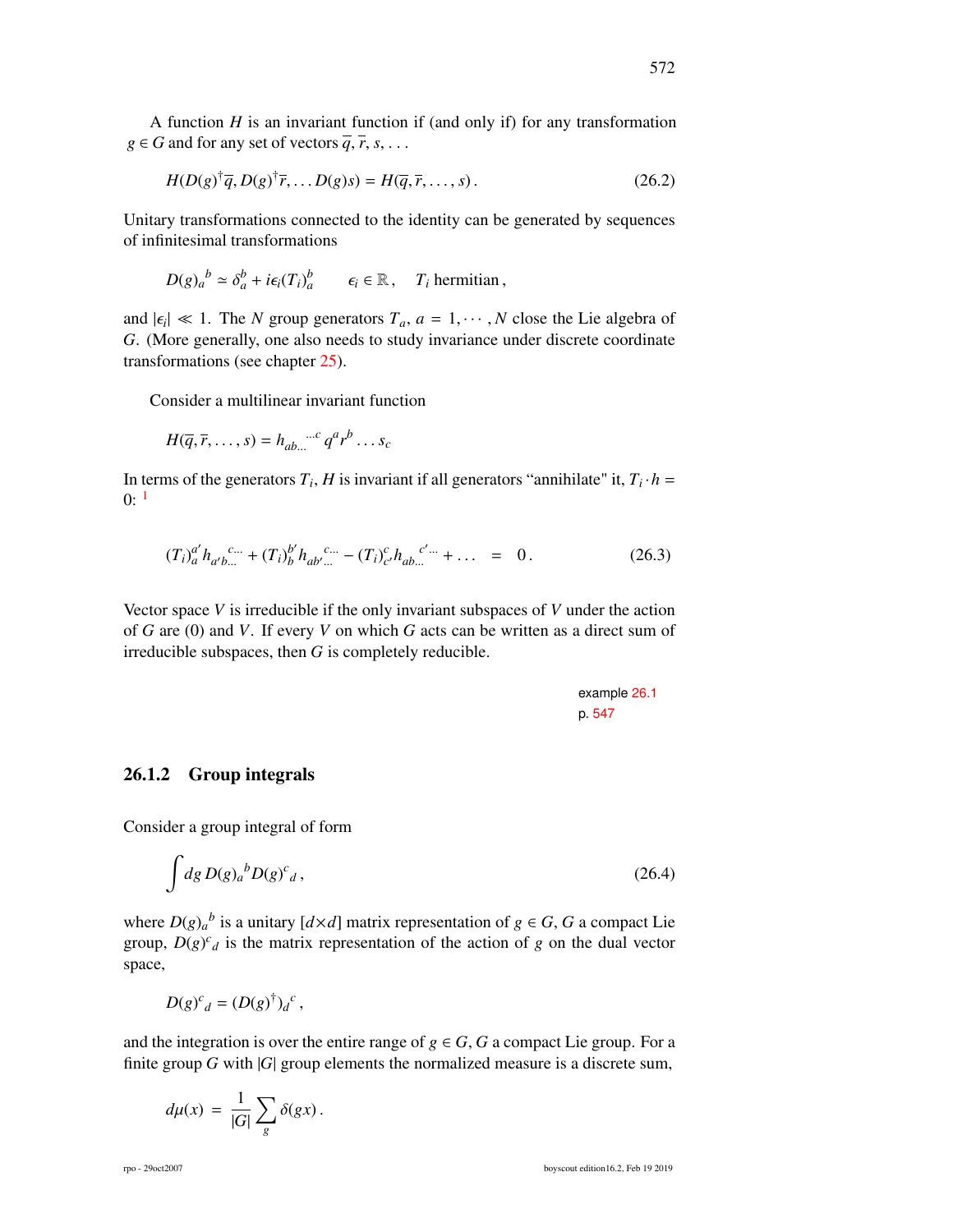For continuous groups, the integration measure *dg* is known as the Haar measure, and, given an explicit parametrization of the group manifold, is explicitly computable (see example 26.4 and example 26.5). However, we do need such explicit parametrizations, as the integral  $(26.4)$  over the entire group is defined by two requirements:

1. *Normalization:* The group average of an scalar quantity is the quantity itself,

$$
\int dg = 1. \tag{26.5}
$$

2. *Orthonormality of irreducible representations.* How do we define

$$
\int\!dg\,D(g)_a{}^b\,=?
$$

The action of  $g \in G$  is to rotate a vector  $x_a$  into  $x'_a = D(g)_a{}^b x_b$ 



The averaging smears *x* in all directions, hence the second integration rule

$$
\int dg D(g)_a{}^b = 0, \qquad \text{if } D(g) \text{ is non-trivial representation,} \qquad (26.6)
$$

simply states that the average over all rotations of a vector is zero.

A representation is trivial (a 'singlet') if  $D(g) = 1$  for all group elements g. In this case no averaging is taking place, and the first integration rule (26.5) applies.

What happens if we average a bilinear combination of a pair of vectors  $x, y$ ? There is no reason why such pair should average to zero; for example, we know that the scalar function  $|x|^2 = \sum_a x_a x_a^* = x_a x^a$  is invariant under unitary transformations, so it cannot have a vanishing average. Therefore, in general

$$
\int dg \, D(g)_a{}^b D(g)^c{}_d \neq 0. \tag{26.7}
$$

To get a feeling for what the right-hand side looks like, we recommend that you work out the examples.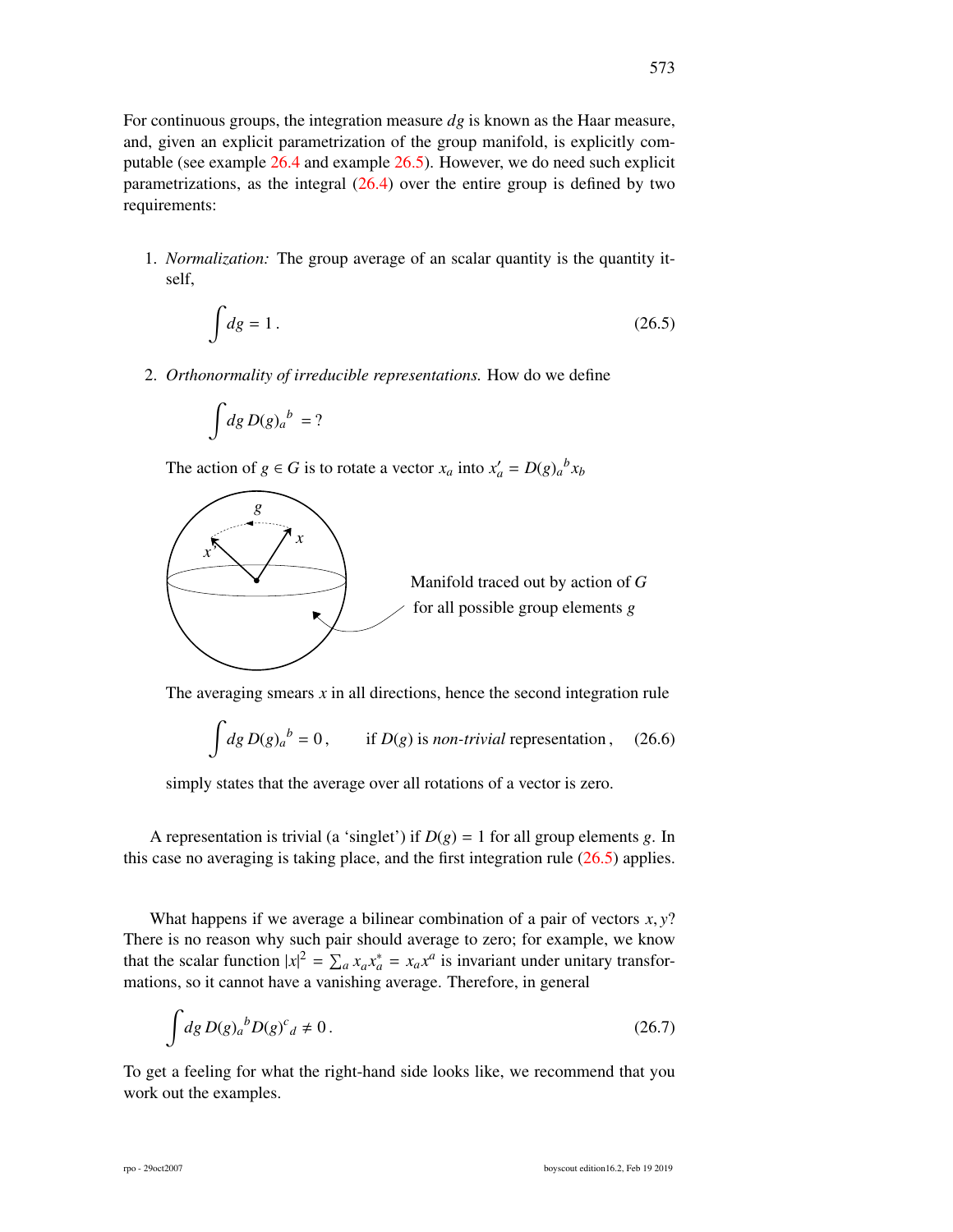#### example 26.2 p. 547

Now let *D*(*g*) be any irreducible [*d*×*d*] rep. Irreducibility (known in this context as 'Schur's Lemma') means that any invariant  $[d \times d]$  tensor  $A_b^a$  is proportional to δ  $a<sub>b</sub>$ . As the only bilinear invariant is  $\delta<sub>b</sub><sup>a</sup>$ , the Clebsch-Gordan series

$$
\frac{1}{\lambda} = \frac{1}{d} \mathbf{D} \mathbf{C} + \sum_{\lambda}^{\text{irreps}} \mathbf{D}^{\lambda} \mathbf{C}
$$
 (26.8)

contains one and only one singlet. Only the singlet survives the group averaging, and

$$
\int dg \ D^{(\lambda)}(g)_a{}^d D^{(\lambda)}(g)^b{}_c = \frac{1}{d} \delta^d_c \delta^b_a \,. \tag{26.9}
$$

is true for any  $[d \times d]$  *irreducible* rep  $D^{(\lambda)}(g)$ .

If we take  $D^{(\mu)}(g)_{\alpha}{}^{\beta}$  and  $D^{(\lambda)}(g)_{d}{}^{c}$ If we take  $D^{(\mu)}(g)_{\alpha}{}^{\beta}$  and  $D^{(\lambda)}(g)_{d}{}^{c}$  in inequivalent representations  $\lambda, \mu$  (there is no matrix *K* such that  $D^{(\lambda)}(g) = KD^{(\mu)}(g)K^{-1}$  for any  $g \in G$ ), then there is no way of forming a singlet, and

$$
\int dg \, D^{(\lambda)}(g)_a{}^d D^{(\mu)}(g)^\beta{}_\alpha = 0 \qquad \text{if} \qquad \lambda \neq \mu \,. \tag{26.10}
$$

### 26.1.3 Characters

The trace of an irreducible  $[d \times d]$  matrix representation  $\lambda$  of  $g$  is called the *character* of the representation:

$$
\chi^{(\lambda)}(g) = \text{tr } D^{(\lambda)}(g) = D^{(\lambda)}(g)_a^a \,. \tag{26.11}
$$

The character of the conjugate representation is

$$
\chi^{(\lambda)}(g^{-1}) = \text{tr } D^{(\lambda)}(g)^{\dagger} = D^{(\lambda)}(g)^{a}{}_{a} = \chi^{(\lambda)}(g)^{*} \,. \tag{26.12}
$$

Contracting (26.8) with two arbitrary invariant  $[d \times d]$  tensors  $h_d^a$  and  $(f^{\dagger})_b^c$ , we obtain the *character orthonormality relation*

$$
\int dg \,\chi^{(\lambda)}(hg)\chi^{(\mu)}(gf) = \delta_{\lambda\mu} \,\frac{1}{d_{\lambda}}\chi^{(\lambda)}(hf^{\dagger})\tag{26.13}
$$

The character orthonormality tells us that if two group invariant quantities share a  $D^{(\lambda)}(g)D^{(\lambda)}(g^{-1})$  pair, the group averaging sews them into a single group invariant quantity. The replacement of  $D^{(\lambda)}(g)_a{}^b$  by the character  $\chi^{(\lambda)}(h^{-1}g)$  does not mean<br>that the matrix structure is lost:  $D^{(\lambda)}(g)_a{}^b$  can be recovered by differentiating that the matrix structure is lost;  $D^{(\lambda)}(g)_a{}^b$  can be recovered by differentiating

$$
D(g)_a{}^b = \frac{d}{dh_b{}^a} \chi^{(\lambda)}(h^{-1}g) \,. \tag{26.14}
$$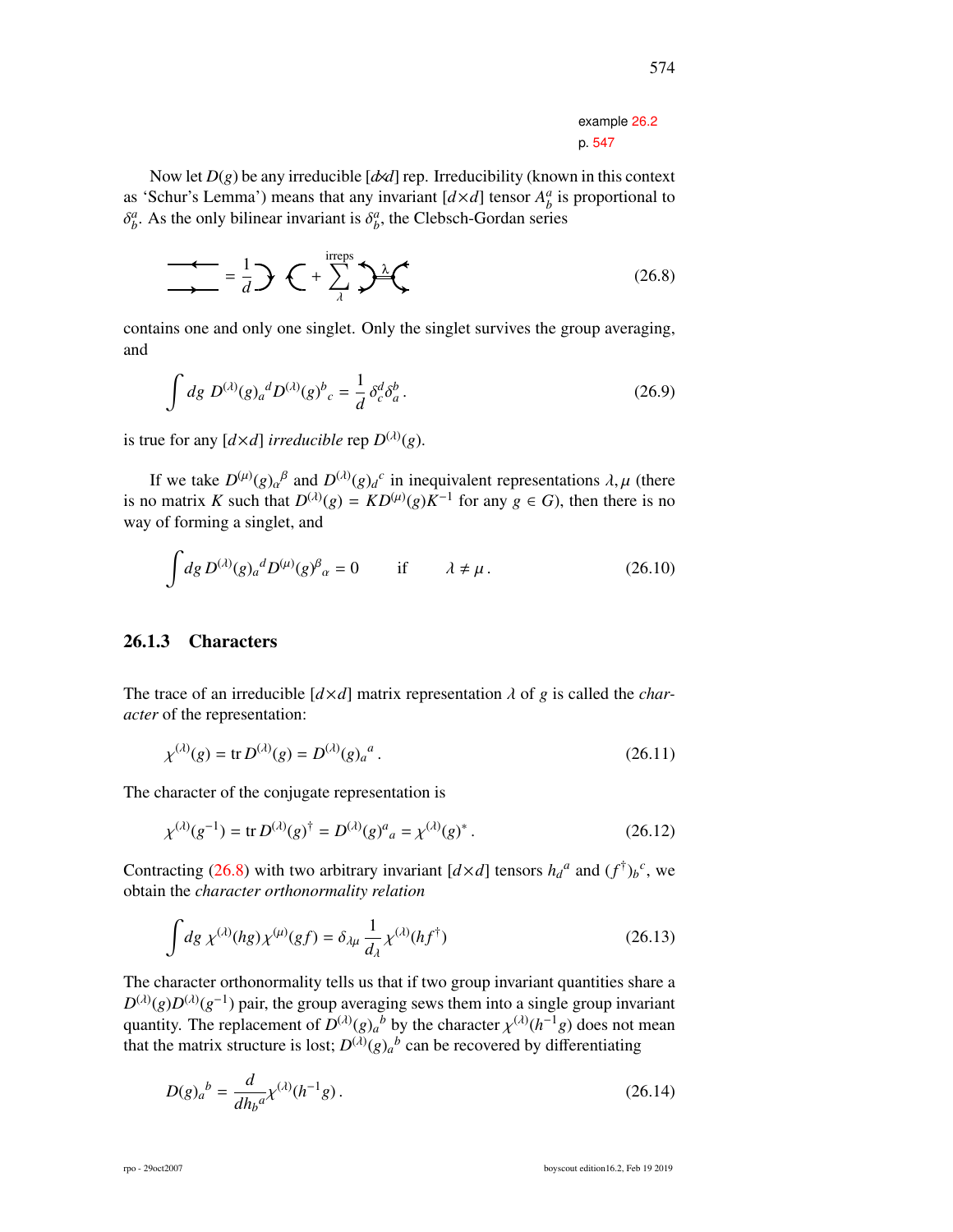The essential group theory we shall need here is most compactly summarized by

*The Group Orthogonality Theorem:* Let  $D_{\mu}$ ,  $D_{\mu'}$  be two irreducible matrix repre-<br>contations of a sommast group G of dimensions dual sentations of a compact group *G* of dimensions  $d_{\mu}$ ,  $d_{\mu'}$ ,

$$
\int dg \; D^{(\mu)}(g)_a{}^b D^{(\mu')}(g^{-1})^{a'}{}_{b'} = \frac{1}{d_\mu} \delta_{\mu,\mu'} \delta_a^{a'} \delta_{b'}^b \; .
$$

The new trace formula follows from the full reducibility of representations of a compact group *G* acting linearly on a vector space *V*, with irreducible representations labeled by sets of integers  $\mu = (\mu_1, \dots, \mu_N)$ , and the vector space *V* decomposed into invariant subspaces  $V_{\mu}$ . For a *N*-dimensional compact Lie group *G* the fundamental result is the Weyl full reducibility theorem, with projection operator onto the  $V_{\mu}$  irreducible subspace given by <sup>2</sup>

$$
P_{\mu} = d_{\mu} \int_{G} g \,\chi^{(\mu)}(g^{-1}) U(g). \tag{26.15}
$$

The group elements  $g = g(\theta_1, ..., \theta_N) = e^{i\theta \cdot T}$  are parameterized by *N* real numbers  $\{\theta_1, ..., \theta_N\}$  of finite range, hence designation 'compact'  $\{\theta_1, \ldots, \theta_N\}$  of finite range, hence designation 'compact'.

### **Commentary**

**Remark 26.1.** Literature <sup>18</sup> Here we need only basic results, on the level of any standard group theory textbook  $[14]$ . This material is covered in any introduction to linear algebra [12, 19, 22] We found Tinkham [29] the most enjoyable as a no-nonsense, the user friendliest introduction to the basic concepts. The construction of projection operators given here is taken from refs.  $[7-9]$ . Who wrote this down first we do not know, but we like Harter's exposition  $[15-17]$  best. Harter's theory of class algebras offers a more elegant and systematic way of constructing the maximal set of commuting invariant matrices  $M_i$  than the sketch offered here. Bluman and Kumei [2] Chapter 2 offers a clear and pedagogical introduction to Lie groups of transformations. For the Group Orthogonality Theorem see, for example, refs. [9, 30], or consult Googlette.

**Remark** 26.2. Full reducibility of semisimple Lie groups: The study of integrals over compact Lie groups with respect to Haar measure is important in many areas of mathematics and physics, see Mehta [20]. In 1896-1897 Frobenius introduced notions of 'characters' and group 'representations', and proved the full reducibility of representations of finite groups. The characters  $\chi^{(\mu)}(g)$  for all compact semisimple Lie groups were<br>constructed and the full reducibility proven by Weyl [24] extending Cartan's local Lie constructed and the full reducibility proven by Weyl [24], extending Cartan's local Lie algebra classification to a global theory of group representations. For the history of this period, see the excellent essay by Hawkins [18].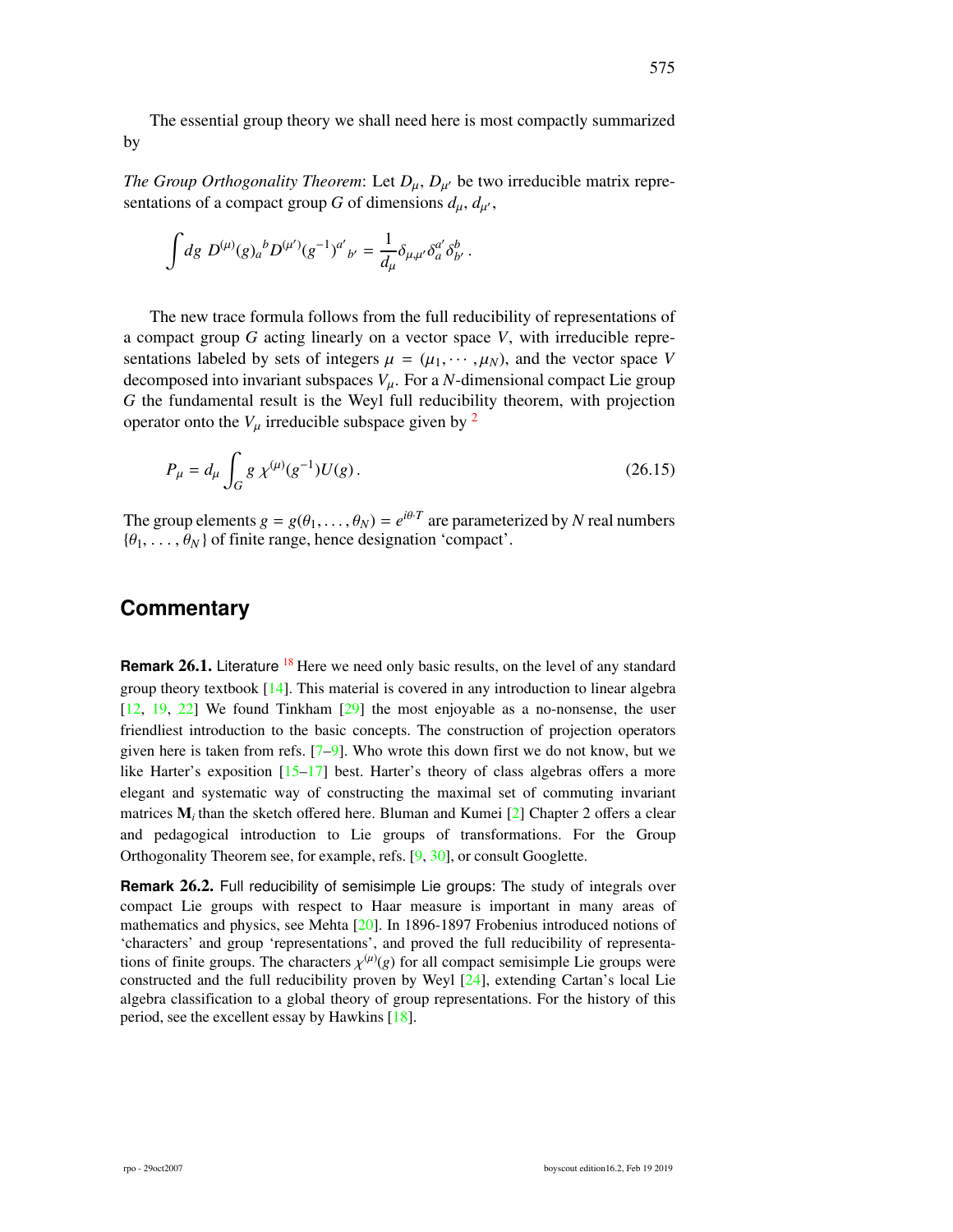# References

- [1] R. Abraham, J. E. Marsden, and T. S. Ratiu, *[Manifolds, Tensor Analysis,](http://dx.doi.org/10.1007/978-1-4612-1029-0) [and Applications](http://dx.doi.org/10.1007/978-1-4612-1029-0)*, 2nd (Springer, New York, 1988).
- [2] G. W. Bluman and S. Kumei, *[Symmetries and Di](http://dx.doi.org/10.1007/978-1-4757-4307-4)*ff*erential Equations*(Springer, New York, 1989).
- [3] J. Chazarain, ["Formule de Poisson pour les variétés riemanniennes",](http://dx.doi.org/10.1007/BF01418788) [Inv.](http://dx.doi.org/10.1007/BF01418788) Math. 24[, 65–82 \(1974\).](http://dx.doi.org/10.1007/BF01418788)
- [4] S. C. Creagh, ["Semiclassical mechanics of symmetry reduction",](http://dx.doi.org/10.1088/0305-4470/26/1/013) [J. Phys.](http://dx.doi.org/10.1088/0305-4470/26/1/013) A 26[, 95–118 \(1993\).](http://dx.doi.org/10.1088/0305-4470/26/1/013)
- [5] S. C. Creagh and R. G. Littlejohn, ["Semiclassical trace formulas in the](http://dx.doi.org/10.1103/physreva.44.836) [presence of continuous symmetries",](http://dx.doi.org/10.1103/physreva.44.836) Phys. Rev. A 44[, 836–850 \(1991\).](http://dx.doi.org/10.1103/physreva.44.836)
- [6] S. C. Creagh and R. G. Littlejohn, ["Semiclassical trace formulas for sys](http://dx.doi.org/10.1088/0305-4470/25/6/021)[tems with non-Abelian symmetry",](http://dx.doi.org/10.1088/0305-4470/25/6/021) J. Phys. A 25[, 1643–1669 \(1992\).](http://dx.doi.org/10.1088/0305-4470/25/6/021)
- [7] P. Cvitanović, ["Group theory for Feynman diagrams in non-Abelian gauge](http://dx.doi.org/10.1103/PhysRevD.14.1536) [theories",](http://dx.doi.org/10.1103/PhysRevD.14.1536) Phys. Rev. D 14[, 1536–1553 \(1976\).](http://dx.doi.org/10.1103/PhysRevD.14.1536)
- [8] P. Cvitanović, [Classical and exceptional Lie algebras as invariance alge](http://birdtracks.eu/refs/OxfordPrepr.pdf)[bras,](http://birdtracks.eu/refs/OxfordPrepr.pdf) Oxford Univ. preprint 40/77, unpublished., 1977.
- [9] P. Cvitanovic,´ *[Group Theory: Birdtracks, Lie's and Exceptional Groups](https://press.princeton.edu/titles/8839.html)* (Princeton Univ. Press, Princeton NJ, 2004).
- [10] J. J. Duistermaat and V. W. Guillemin, ["The spectrum of positive elliptic](http://dx.doi.org/10.1007/BF01405172) [operators and periodic bicharacteristics",](http://dx.doi.org/10.1007/BF01405172) Inv. Math. 29[, 39–79 \(1975\).](http://dx.doi.org/10.1007/BF01405172)
- [11] J. P. Elliott and P. G. Dawber, *Symmetry in Physics*, Vol. 2 (MacMillan, Surrey, 1979).
- [12] I. M. Gel'fand, *[Lectures on Linear Algebra](http://books.google.com/books?vid=ISBN0486660826)* (Dover, New York, 1961).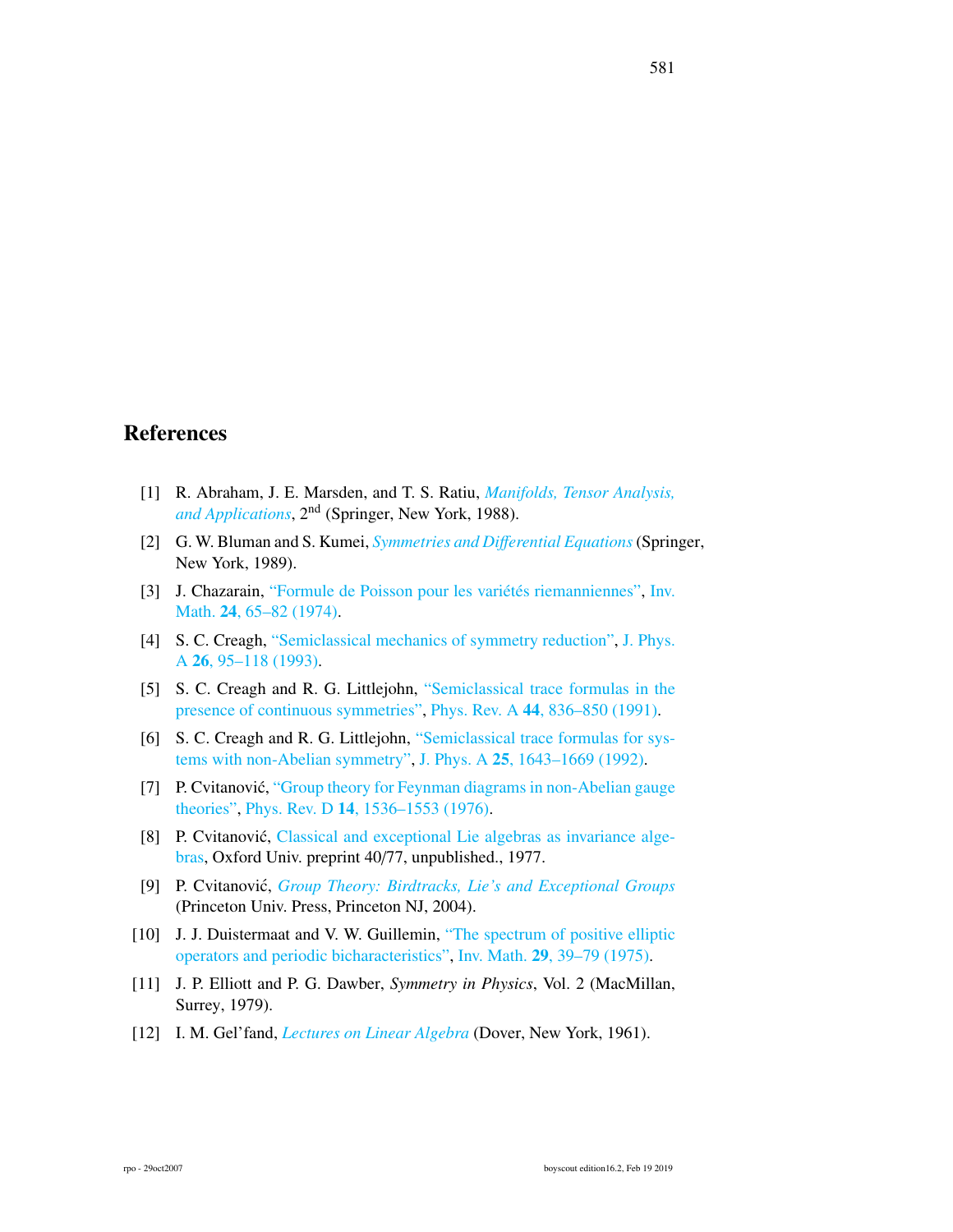- [13] V. Guillemin and A. Uribe, ["Circular symmetry and the trace formula",](http://dx.doi.org/10.1007/bf01393968) Inv. Math. 96[, 385–423 \(1989\).](http://dx.doi.org/10.1007/bf01393968)
- [14] M. Hamermesh, *[Group Theory and Its Application to Physical Problems](http://dx.doi.org/10.1119/1.1941790)* (Dover, New York, 1962).
- [15] W. G. Harter, ["Algebraic theory of ray representations of finite groups",](http://dx.doi.org/10.1063/1.1664901) [J.](http://dx.doi.org/10.1063/1.1664901) Math. Phys. 10[, 739–752 \(1969\).](http://dx.doi.org/10.1063/1.1664901)
- [16] W. G. Harter, *[Principles of Symmetry, Dynamics, and Spectroscopy](http://www.uark.edu/ua/modphys/markup/PSDS_Info.html)* (Wiley, New York, 1993).
- [17] W. G. Harter and N. dos Santos, ["Double-group theory on the half-shell](http://dx.doi.org/10.1119/1.11134) [and the two-level system. I. Rotation and half-integral spin states",](http://dx.doi.org/10.1119/1.11134) [Amer.](http://dx.doi.org/10.1119/1.11134) J. Phys. 46[, 251–263 \(1978\).](http://dx.doi.org/10.1119/1.11134)
- [18] T. Hawkins, *[Emergence of the Theory of Lie Groups: An Assay in the](http://books.google.com/books?vid=ISBN978-1-4612-7042-3) [History of Mathematics](http://books.google.com/books?vid=ISBN978-1-4612-7042-3)* (Springer, New York, 2000), pp. 1869–1926.
- [19] S. Lang, *[Linear Algebra](http://dx.doi.org/10.1007/978-1-4757-1949-9)*, QA184 .L38 (Addison-Wesley, Reading, MA, 1987).
- [20] M. L. Mehta, *[Random Matrices](http://books.google.com/books?vid=ISBN9780080474113)* (Academic, New York, 2004).
- [21] P. Muratore-Ginanneschi, ["Path integration over closed loops and Gutzwille](http://dx.doi.org/10.1016/S0370-1573(03)00212-6)r's [trace formula",](http://dx.doi.org/10.1016/S0370-1573(03)00212-6) Phys. Rep. 383[, 299–397 \(2002\).](http://dx.doi.org/10.1016/S0370-1573(03)00212-6)
- [22] K. Nomizu, *[Fundamentals of Linear Algebra](http://books.google.com/books?vid=ISBN9780828402767)* (Chelsea Publ., New York, 1979).
- [23] S. Pal and D. Biswas, ["Symmetry reduction and semiclassical analysis of](http://dx.doi.org/10.1103/physreve.57.1475) [axially symmetric systems",](http://dx.doi.org/10.1103/physreve.57.1475) Phys. Rev. E 57[, 1475–1484 \(1998\).](http://dx.doi.org/10.1103/physreve.57.1475)
- [24] F. Peter and H. Weyl, ["Die Vollständigkeit der primitiven Darstellungen](http://dx.doi.org/10.1007/BF01447892) [einer geschlossenen kontinuierlichen Gruppe",](http://dx.doi.org/10.1007/BF01447892) [Math. Ann.](http://dx.doi.org/10.1007/BF01447892) 97, 737–755 [\(1927\).](http://dx.doi.org/10.1007/BF01447892)
- [25] J. M. Robbins, ["Discrete symmetries in periodic-orbit theory",](http://dx.doi.org/10.1103/PhysRevA.40.2128) [Phys. Rev.](http://dx.doi.org/10.1103/PhysRevA.40.2128) A 40[, 2128–2136 \(1989\).](http://dx.doi.org/10.1103/PhysRevA.40.2128)
- [26] J. M. Robbins, S. C. Creagh, and R. G. Littlejohn, ["Complex periodic](http://dx.doi.org/10.1103/PhysRevA.39.2838) orbits in the rotational spectrum of molecules: The example of  $SF<sub>6</sub>$ ", [Phys.](http://dx.doi.org/10.1103/PhysRevA.39.2838) Rev. A 39[, 2838–2854 \(1989\).](http://dx.doi.org/10.1103/PhysRevA.39.2838)
- [27] J. Sakhr and N. D. Whelan, ["Semiclassical trace formulas for noninteract](http://dx.doi.org/10.1103/physreve.67.066213)[ing identical particles",](http://dx.doi.org/10.1103/physreve.67.066213) Phys. Rev. E 67[, 066213 \(2003\).](http://dx.doi.org/10.1103/physreve.67.066213)
- [28] V. M. Strutinskii and M. A. G., "Quasiclassical theory of the nuclear shell structure", Sov. J. Phys. Part. Nucl. 7, 138–163 (1977).
- [29] M. Tinkham, *[Group Theory and Quantum Mechanics](http://dx.doi.org/10.1016/c2013-0-01646-5)* (Dover, New York, 2003).
- [30] E. W. Weisstein, [Group orthogonality theorem,](http://mathworld.wolfram.com/GroupOrthogonalityTheorem.html) 2012.
- [31] C. Wulff, ["From relative equilibria to relative periodic orbits",](http://emis.ams.org/journals/DMJDMV/vol-05/09.pdf) [Doc. Math.](http://emis.ams.org/journals/DMJDMV/vol-05/09.pdf) 5[, 227–274 \(2000\).](http://emis.ams.org/journals/DMJDMV/vol-05/09.pdf)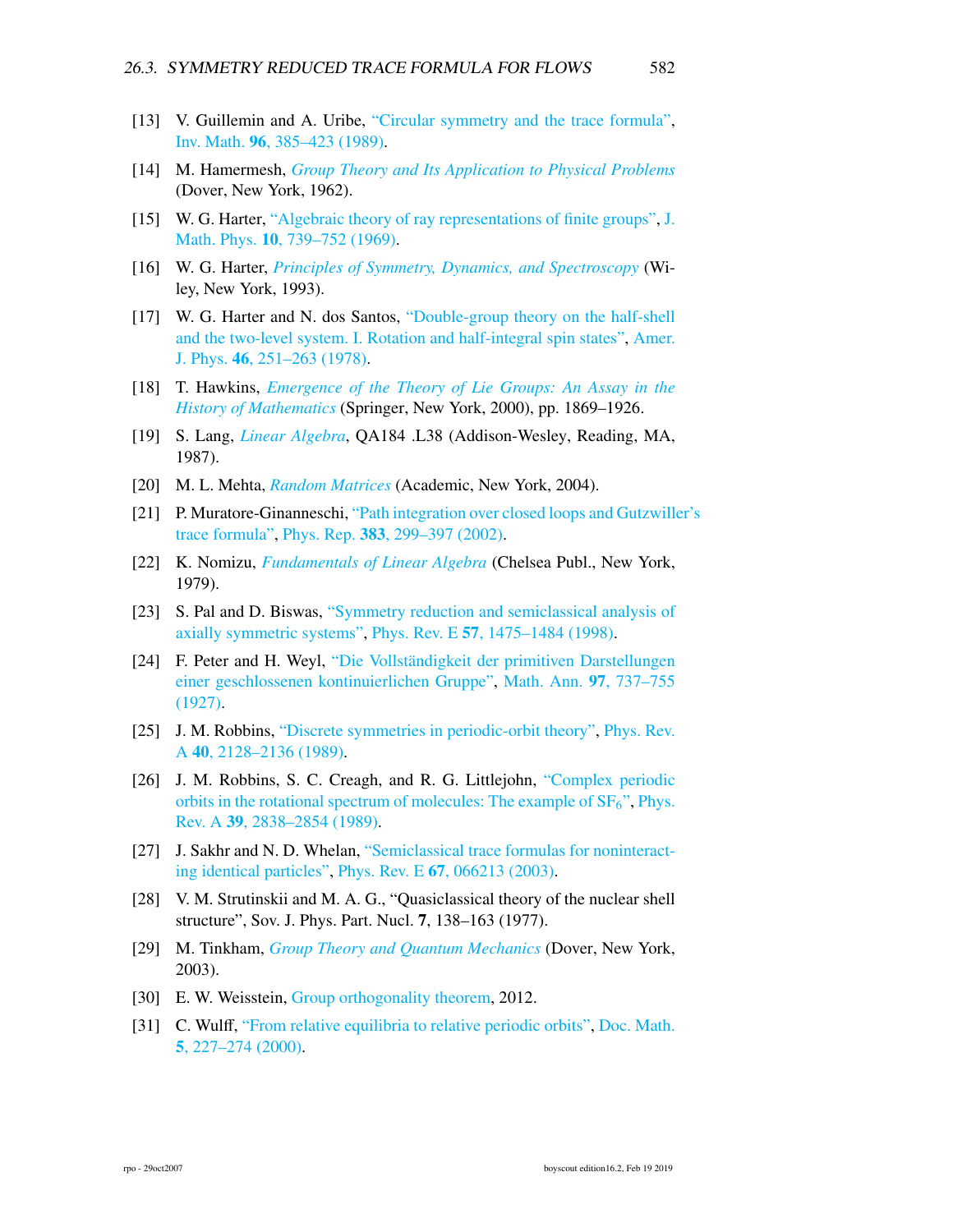## 26.4 Examples

**Example 26.1.** Lie algebra.  $22$  As one does not want the rules to change at every step, the generators  $T_i$  are themselves invariant tensors,

$$
(T_i)^a_b = D(g)^a{}_{a'} D(g)_{b}{}^{b'} D^{(A)}(g)_{ii'} (T_{i'})^{a'}_{b'},
$$
\n(26.27)

where  $D^{(A)}(g)_{ij}$  is the adjoint  $[N \times N]$  matrix representation of  $g \in G$ . For infinitesimal transformations,  $D(g)_a^b \approx \delta_a^b + i\epsilon_i(T_i)_a^b$ . The  $[d \times d]$  matrices  $T_i$  are in general non-<br>commuting and from (26.3) it follows that they close *N*-element *Lie algebra* commuting, and from  $(26.3)$  it follows that they close *N*-element *Lie algebra* 

$$
T_i T_j - T_j T_i = i C_{ijk} T_k \t i, j, k = 1, 2, ..., N,
$$

where  $C_{ijk}$  are the *structure constants*.

**Example 26.2.** A group integral for  $SU(n)$   $\overline{V} \times V$  space. Let  $D(g)$  be the defining  $[n \times n]$  matrix representation of  $SU(n)$ . The defining representation is non-trivial, so it averages to zero by (26.6). The first non-vanishing average involves  $D(g)^\dagger$ , the matrix representation of the action of *g* on the conjugate vector space. To avoid dealing with the multitude of dummy indices, we resort to diagrammatic notation: <sup>23</sup>

$$
D(g)_a^{\ell} = a \iff \ell, \qquad D(g)^a_{\ell} = a \iff \ell. \tag{26.28}
$$

For *G* the arrows and the triangle point the same way, while for  $G^{\dagger}$  they point the opposite way. Unitarity  $D(g)^{\dagger} D(g) = 1$  is given by

 $D(g)^c{}_a D(g)_c{}^b = D(g)_a{}^c D(g)^b{}_c = \delta_a^b$ ,

or, diagramatically:

 = = . (26.29)

In this notation, the  $D(g)D(g)^\dagger$  integral (26.7) to be evaluated is

$$
\int dg \underset{b \to \infty}{\longrightarrow} \iota
$$
\n
$$
(26.30)
$$

For  $SU(n)$  the  $V \otimes \overline{V}$  tensors decompose into the singlet and the adjoint rep

$$
\overline{\overline{\partial^d_{a}\partial^b_{c}}} = \frac{1}{n} \sum_{\overline{a}} \overline{\partial^b_{a}\partial^c_{c}} + \sum_{\overline{a}} \overline{\partial^b_{a}(\overline{T}_i)^b_{a}} (\overline{T}_i)^d_{c}.
$$

We multiply  $(26.30)$  with the above decomposition of the identity. The unitarity relation (26.29) eliminates G's from the singlet:

$$
\frac{\partial}{\partial t} + \frac{\partial}{\partial t} = \frac{1}{n} \sum_{n=1}^{\infty} \left(1 + \frac{\partial}{\partial t}\right) \sum_{n=1}^{\infty} \left(1 + \frac{\partial}{\partial t}\right) \sum_{n=1}^{\infty} \left(1 + \frac{\partial}{\partial t}\right) \sum_{n=1}^{\infty} \left(1 + \frac{\partial}{\partial t}\right) \sum_{n=1}^{\infty} \left(1 + \frac{\partial}{\partial t}\right) \sum_{n=1}^{\infty} \left(1 + \frac{\partial}{\partial t}\right) \sum_{n=1}^{\infty} \left(1 + \frac{\partial}{\partial t}\right) \sum_{n=1}^{\infty} \left(1 + \frac{\partial}{\partial t}\right) \sum_{n=1}^{\infty} \left(1 + \frac{\partial}{\partial t}\right) \sum_{n=1}^{\infty} \left(1 + \frac{\partial}{\partial t}\right) \sum_{n=1}^{\infty} \left(1 + \frac{\partial}{\partial t}\right) \sum_{n=1}^{\infty} \left(1 + \frac{\partial}{\partial t}\right) \sum_{n=1}^{\infty} \left(1 + \frac{\partial}{\partial t}\right) \sum_{n=1}^{\infty} \left(1 + \frac{\partial}{\partial t}\right) \sum_{n=1}^{\infty} \left(1 + \frac{\partial}{\partial t}\right) \sum_{n=1}^{\infty} \left(1 + \frac{\partial}{\partial t}\right) \sum_{n=1}^{\infty} \left(1 + \frac{\partial}{\partial t}\right) \sum_{n=1}^{\infty} \left(1 + \frac{\partial}{\partial t}\right) \sum_{n=1}^{\infty} \left(1 + \frac{\partial}{\partial t}\right) \sum_{n=1}^{\infty} \left(1 + \frac{\partial}{\partial t}\right) \sum_{n=1}^{\infty} \left(1 + \frac{\partial}{\partial t}\right) \sum_{n=1}^{\infty} \left(1 + \frac{\partial}{\partial t}\right) \sum_{n=1}^{\infty} \left(1 + \frac{\partial}{\partial t}\right) \sum_{n=1}^{\infty} \left(1 + \frac{\partial}{\partial t}\right) \sum_{n=1}^{\infty} \left(1 + \frac{\partial}{\partial t}\right) \sum_{n=1}^{\infty} \left(1 + \frac{\partial}{\partial t}\right) \sum_{n=
$$

The generators *T<sup>i</sup>* are invariant tensors, and transform under *G* according to (26.27). Multiplying by  $G_{ii}^{-1}$ , we obtain

$$
\bigotimes_{\mathcal{A}} \mathcal{A} = \bigotimes_{\mathcal{A}} \mathcal{A} - \tag{26.32}
$$